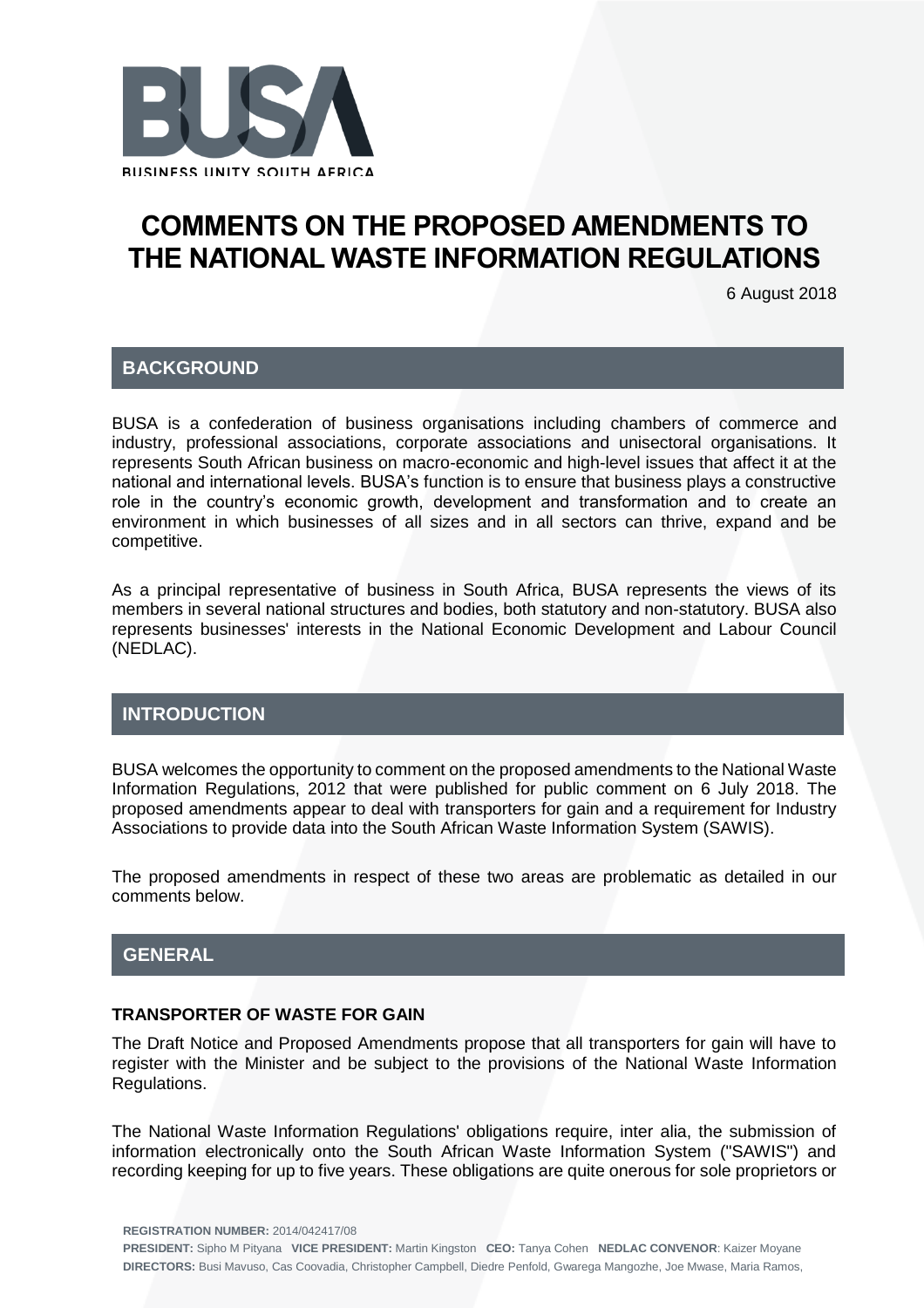

small medium and micro sized enterprises which operate in the waste sector ("Small Operators"), many of which transport waste for gain as part of small and informal recycling operations.

The regulatory reach of the Proposed Amendments in its current form is therefore too wide and will frustrate two of the primary objectives of the National Environmental Management: Waste Act 59 of 2008 ("Waste Act") and recent strategies published thereunder, which are to:

- promote recycling; and
- address job creation, transformation and socio-economic development.

The ambit of the Waste Information Regulations currently excludes waste recyclers who recycle less than 500 kilograms of hazardous waste per day calculated over a monthly average and operate from general waste facilities with an operational area of less than 500 square metres. This is presumably to exempt small operators who due to the scale of their operations pose relatively low environmental risks which do not warrant stringent regulation. The same approach should be taken for Small Operators who transport for gain and are likely not going to have the resources to comply with the Waste Information Regulations' obligations. BUSA therefore proposes that the:

- Draft Notice and Proposed Amendments be amended to only require transporters of waste for gain, who transport waste in excess of prescribed thresholds, to register with the Minister and comply with the Waste Information Regulations; and
- thresholds be similar to those applicable to recyclers of waste under the Waste Information Regulations.

#### **Duplicate Registration Requirement**

The Draft Notice and Proposed Amendments will require the transporters of waste for gain to register materially the same information under different sets of legislation or legislative instruments. This includes registration under:

• Section 25 of the Waste Act ("Section 25") which allows the Minister or relevant Member of the Executive Council to publish regulations which require transporters of waste for gain to register with appointed waste management officers in the Department or within a relevant Province or Municipality. By-laws have been published under Section 25 requiring such registration;

industry waste management plans

The duplication of registration requirements across different legislation places an administrative burden on both the transporters of waste for gain and government departments who have to assess, and capture submitted data. BUSA therefore propose that:

- transporters of waste for gain be exempted from registering under the Proposed Amendments where this information is already being provided to government departments under other legislation; or
- regulations published under Section 25 or any other legislation with substantially the same reporting requirements be repealed upon the enactment of the Proposed Amendments.

#### **Reporting Distortions**

The proposed reporting requirements for transporters of waste for gain under the Proposed Amendments may lead to transporters, recyclers and landfills reporting on the same waste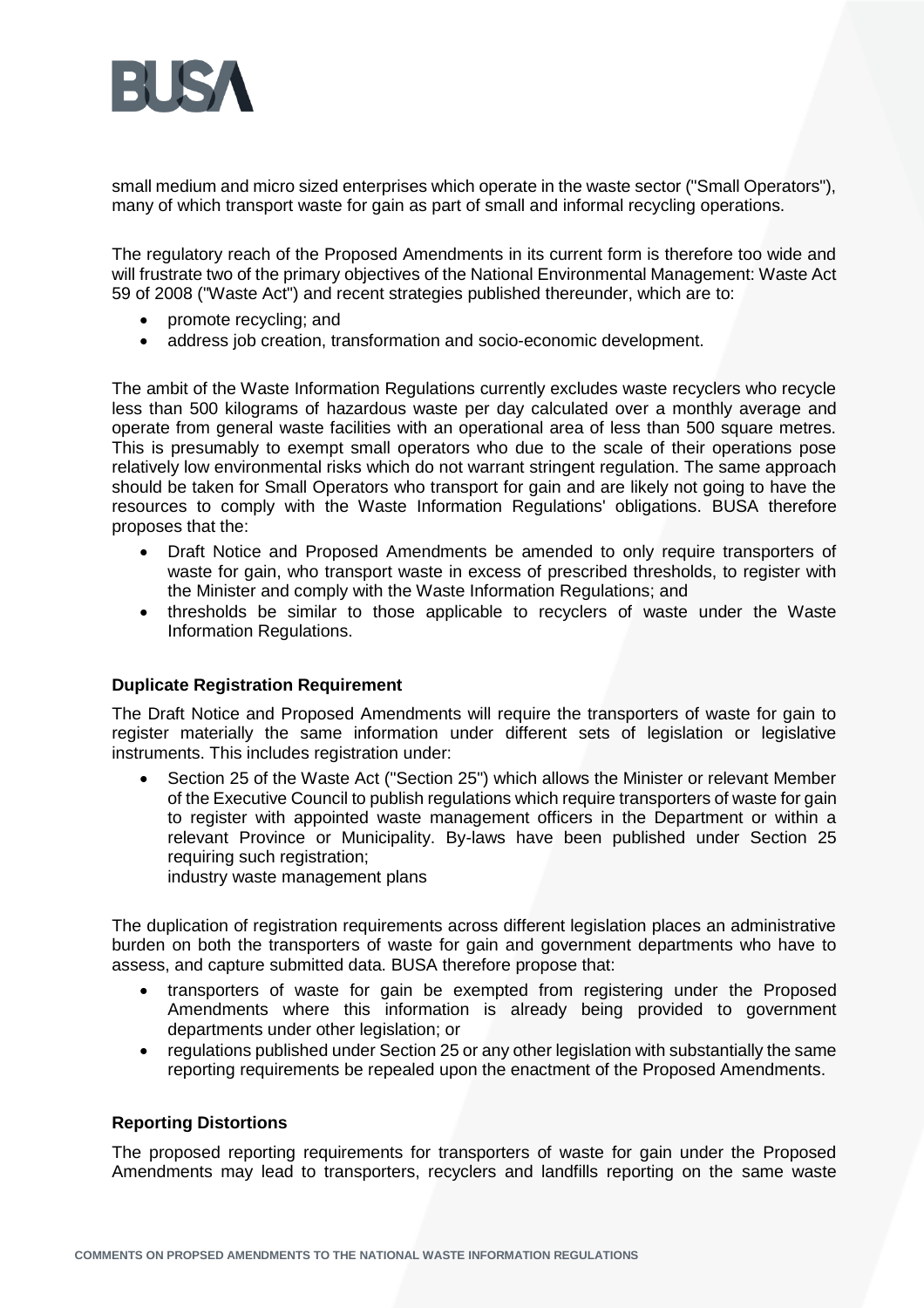

materials which could distort the assessment of actual volumes of waste in circulation. This could lead to a recording distortion should there not be a mechanism to track that the same volumes of waste recorded twice.

#### **PROPOSED AMENDMENTS TO RECOVERY THRESHOLDS**

The Proposed Amendments propose to decrease the thresholds that trigger the need for hazardous waste 'recoverers' and recyclers to register and comply with the Waste Information Regulations from 500 kilograms of hazardous waste per day to 100 kilograms of hazardous waste per day.

The rationale for this proposed amendment is not understood as:

- the 500-kilogram hazardous waste threshold is in line with the licensing regulations published under the Waste Act identifying Activities that have or are likely to have a detrimental effect on the Environment2 ("Waste Act Regulations"); and
- as indicated above it cannot be the intention of the Legislature to impose stringent information reporting and record keeping obligations on the operators of small scale operations which pose relatively low environmental risks, which low impacts are indicative of their exclusion from the Waste Act Regulations.

BUSA proposed that the 500-kilogram hazardous waste threshold triggering the need for reporting obligations for waste recyclers and 'recoverers' be maintained.

#### **ACCESS TO INFORMATION**

BUSA does not understand what the purpose of availing the information to other registered persons is. Other registered persons may be a direct competitor. Persons with specific organisation/business knowledge can deduce production volumes from waste stream information. This provision is therefore not supported.

#### **CHANGE IN REPORTING TIMEFRAMES**

The change in timeframe for reporting poses a challenge. Not all information is available in 30 days due to different financial reporting timelines (month closures) in organizations and/or waste data not always readily available. Hence this would create a risk of not being able to report within the 30-day period and it is recommended that the 60-day reporting period remain.

#### **INDUSTRY ASSOCIATIONS**

Registration is already being done by the members individually and by waste management service providers. The use of Industry Associations as contemplated is not supported. Enforcement of reporting of registered entities is a responsibility of the Department.

Associations are not waste generators or waste traders or waste processors. The Constitution provides for waste management functions across all three spheres of government and hence compliance and enforcement of the regulations can be dealt with accordingly. Delegation of such functions to Associations is inappropriate. There is no legal basis to require an entity which is not a waster generator or waste manager to register in terms of the Act. Furthermore, NEMA has not delegated any such functions to Associations. By their nature, Associations do not engage in their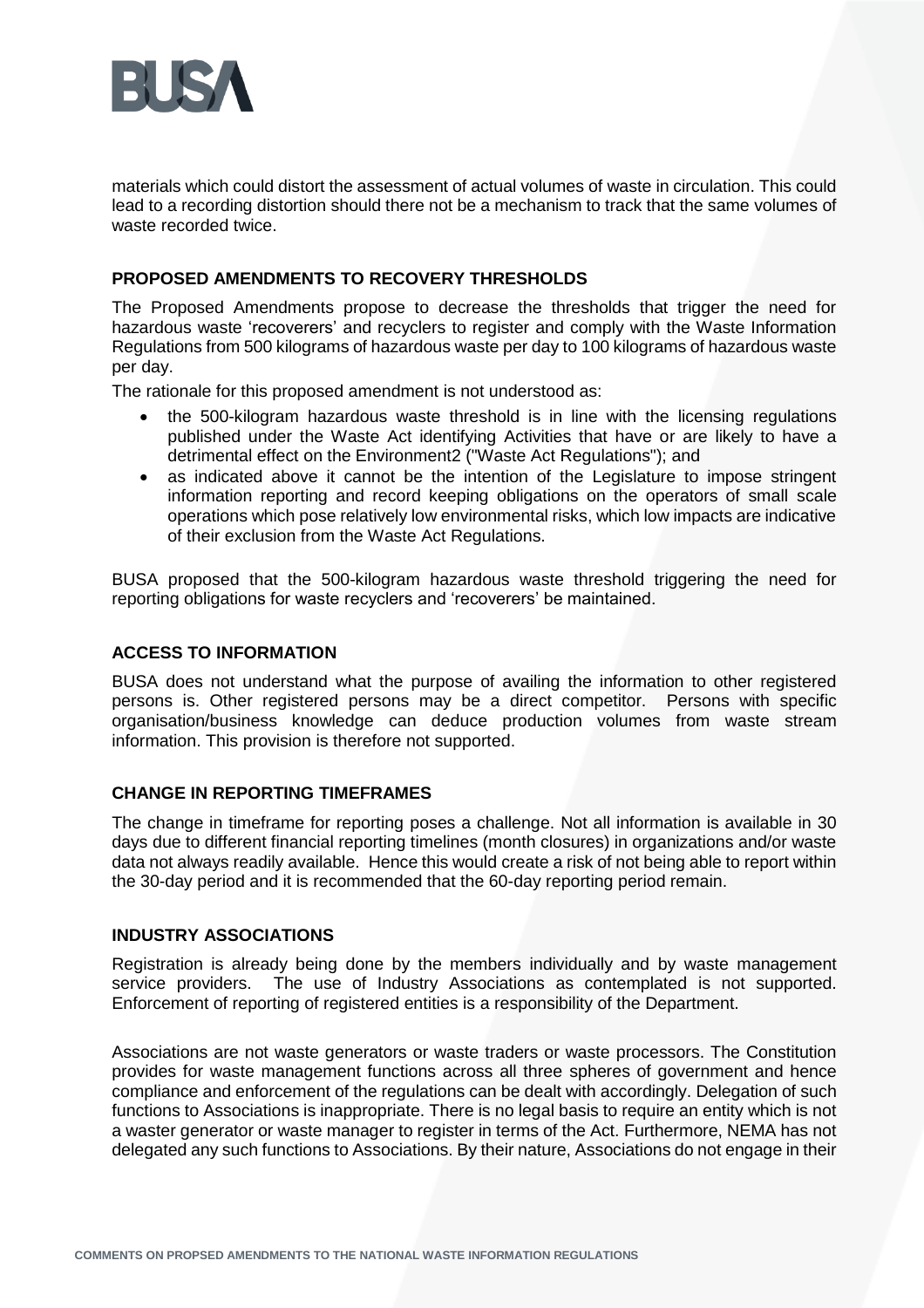

member's individual business practices and are accordingly unable to confirm if their members are or are not involved in waste related matters.

#### **DETAILED COMMENTS**

Further detailed comments on specific matters relating to the content of the the proposed amendments to the National Waste Information Regulations, 2012, is as indicated in the table below.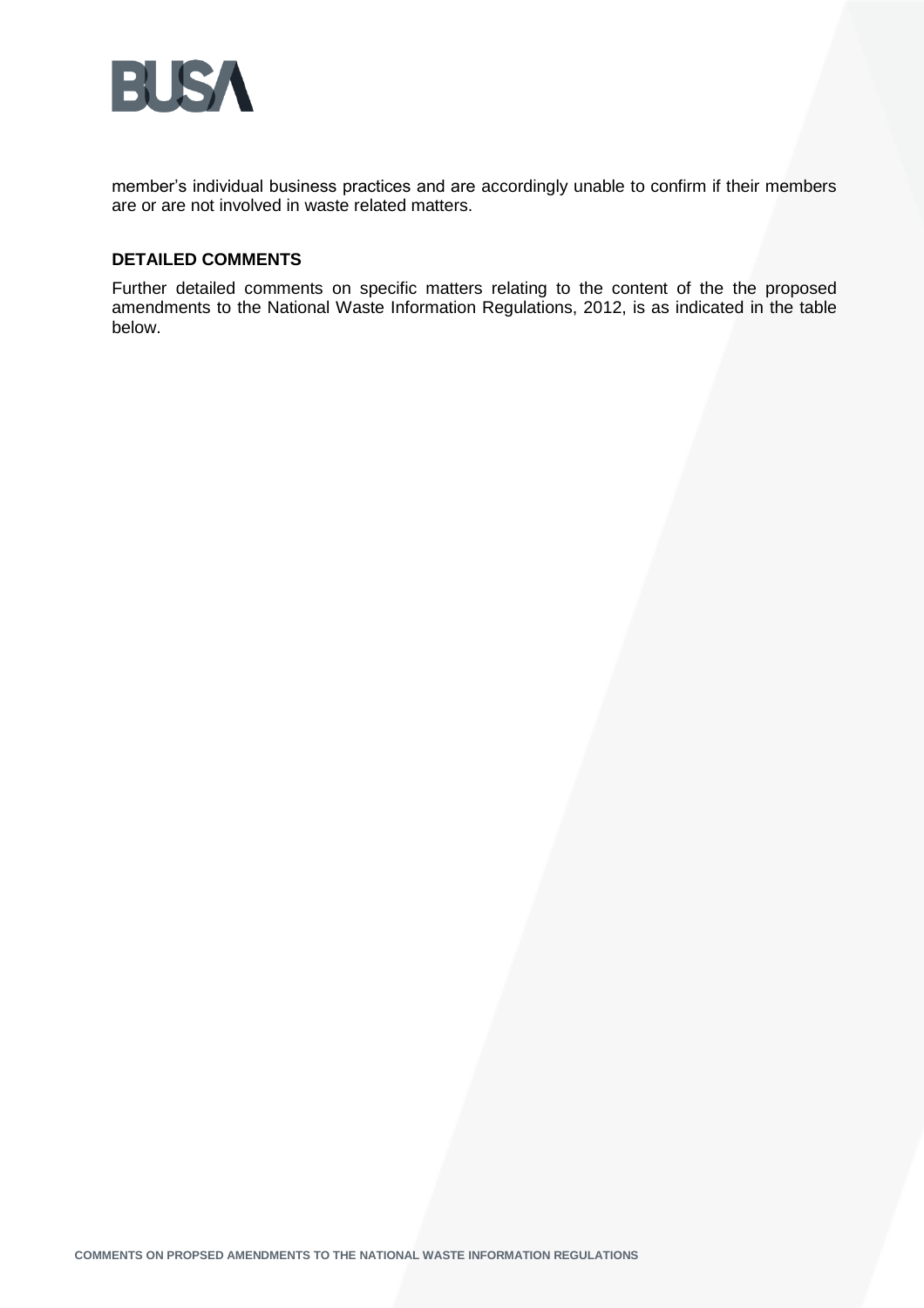

# **DETAILED COMMENTS**

|     | <b>ISSUE</b>                                                                                                                                                                                                                                                                                                                                                                                                                       | <b>COMMENT</b> | <b>PROPOSAL</b> |
|-----|------------------------------------------------------------------------------------------------------------------------------------------------------------------------------------------------------------------------------------------------------------------------------------------------------------------------------------------------------------------------------------------------------------------------------------|----------------|-----------------|
|     | <b>Definitions</b>                                                                                                                                                                                                                                                                                                                                                                                                                 |                |                 |
| 1.  | In these regulations "the Regulations"<br>means the National Waste Information<br>Regulations, 2012, published under the<br>Government Notice No. R. 625 in<br>Government Gazette No. 35583 of 13<br>August 2012.                                                                                                                                                                                                                  |                |                 |
|     | Amendment of regulation 1 of the<br><b>Regulations</b>                                                                                                                                                                                                                                                                                                                                                                             |                |                 |
| 2.  | Regulations 1 of the Regulations is hereby<br>amended -                                                                                                                                                                                                                                                                                                                                                                            |                |                 |
| (a) | by the deletion of the definition of "these<br>Regulations"; and                                                                                                                                                                                                                                                                                                                                                                   |                |                 |
| (b) | By the insertion after the definition of "The<br>Act" of the following definitions:                                                                                                                                                                                                                                                                                                                                                |                |                 |
|     | "Transporter of waste for gain" means a<br>person who is in the business of<br>transporting waste and receives and income<br>for provision of such services, including<br>waste that is transported as an ancillary<br>activity to primary business activities,<br>excluding when the transportation is done<br>by a municipality; and<br>"Vehicle registration certificate" means a<br>certificate issued by the Department for a |                |                 |

**COMMENTS ON PROPSED AMENDMENTS TO THE NATIONAL WASTE INFORMATION REGULATIONS**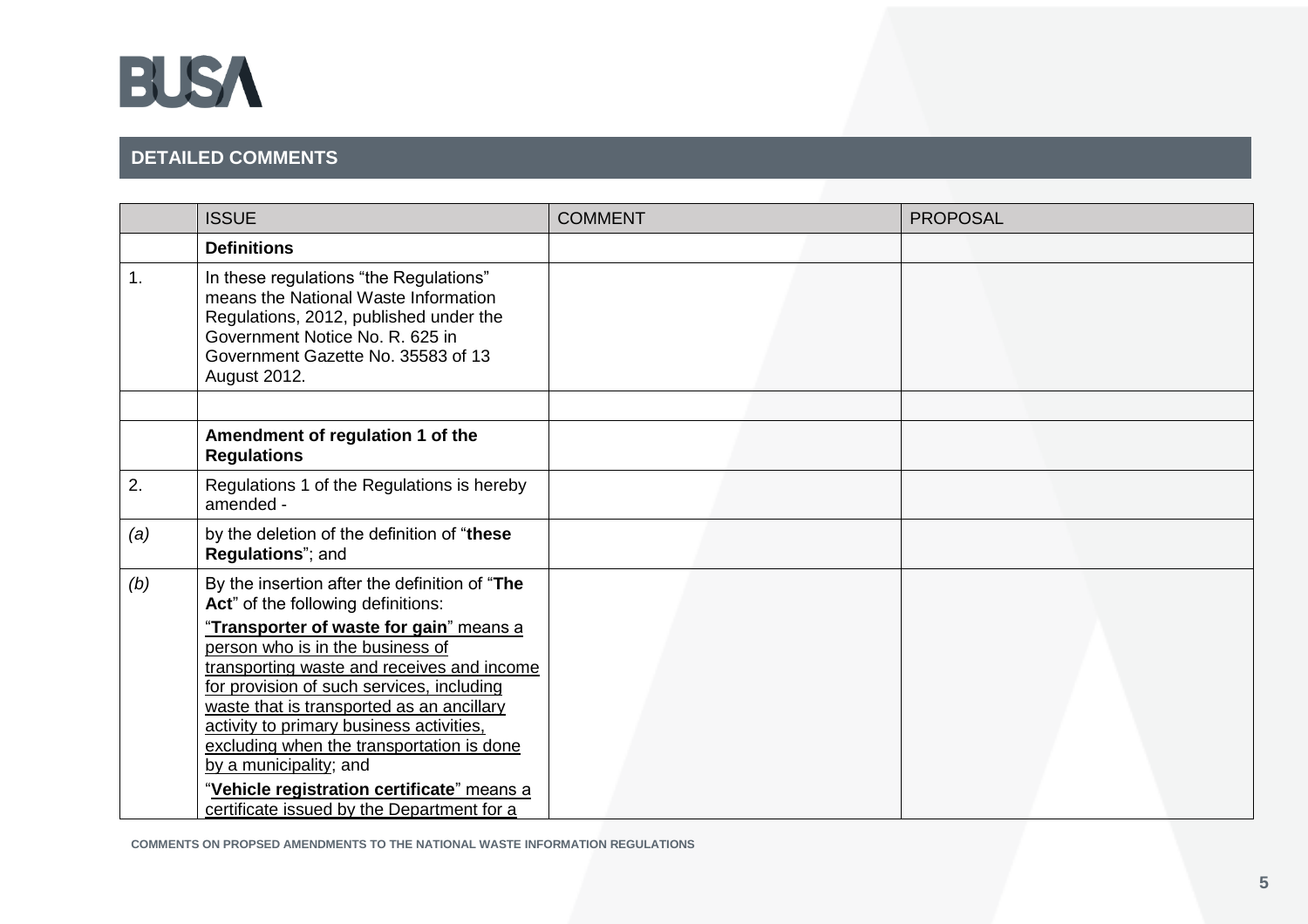

|     | <b>ISSUE</b>                                                                                                                                                                                                                      | <b>COMMENT</b>                                                                                                                                                                                                                         | <b>PROPOSAL</b>                                                                                                                                       |
|-----|-----------------------------------------------------------------------------------------------------------------------------------------------------------------------------------------------------------------------------------|----------------------------------------------------------------------------------------------------------------------------------------------------------------------------------------------------------------------------------------|-------------------------------------------------------------------------------------------------------------------------------------------------------|
|     | vehicle registered on the South African<br>Waste Information System which is used to<br>transport waste for gain;".                                                                                                               |                                                                                                                                                                                                                                        |                                                                                                                                                       |
|     |                                                                                                                                                                                                                                   |                                                                                                                                                                                                                                        |                                                                                                                                                       |
|     | Amendment of regulations 3 of the<br><b>Regulations</b>                                                                                                                                                                           |                                                                                                                                                                                                                                        |                                                                                                                                                       |
| 3.  | Regulation 3 of the Regulations is hereby<br>amended by the addition of the following<br>subregulation:<br>"(4) These regulations do not apply to<br>residue stockpiles or residue deposits."                                     | Welcome the exclusion of residue stockpiles<br>or residue deposits.                                                                                                                                                                    |                                                                                                                                                       |
|     |                                                                                                                                                                                                                                   |                                                                                                                                                                                                                                        |                                                                                                                                                       |
|     | Amendment of regulation 4 of the<br><b>Regulations</b>                                                                                                                                                                            |                                                                                                                                                                                                                                        |                                                                                                                                                       |
| 4.  | Regulation 4 of the Regulations is hereby<br>amended by the addition of the following<br>sub regulations:<br>"(2) Information held in the SAWIS about<br>registered person may only be accessed by<br>other registered persons.". | Section 4 deals with Confidentiality of<br>information and 4(1) sets out when such<br>information can be made available. In this<br>context, more information is needed on this<br>point before we can understand the<br>implications? | Information held in the SAWIS about<br>registered person should only be accessed<br>by that registered person or by approved<br>government officials. |
|     |                                                                                                                                                                                                                                   |                                                                                                                                                                                                                                        |                                                                                                                                                       |
|     | Amendment of regulation 5 of the<br><b>Regulations</b>                                                                                                                                                                            |                                                                                                                                                                                                                                        |                                                                                                                                                       |
| 5.  | Regulation 5 of the Regulations is hereby<br>amended -                                                                                                                                                                            |                                                                                                                                                                                                                                        |                                                                                                                                                       |
| (a) | By the substitution for subregulation (3) of<br>the following subregulation:                                                                                                                                                      |                                                                                                                                                                                                                                        |                                                                                                                                                       |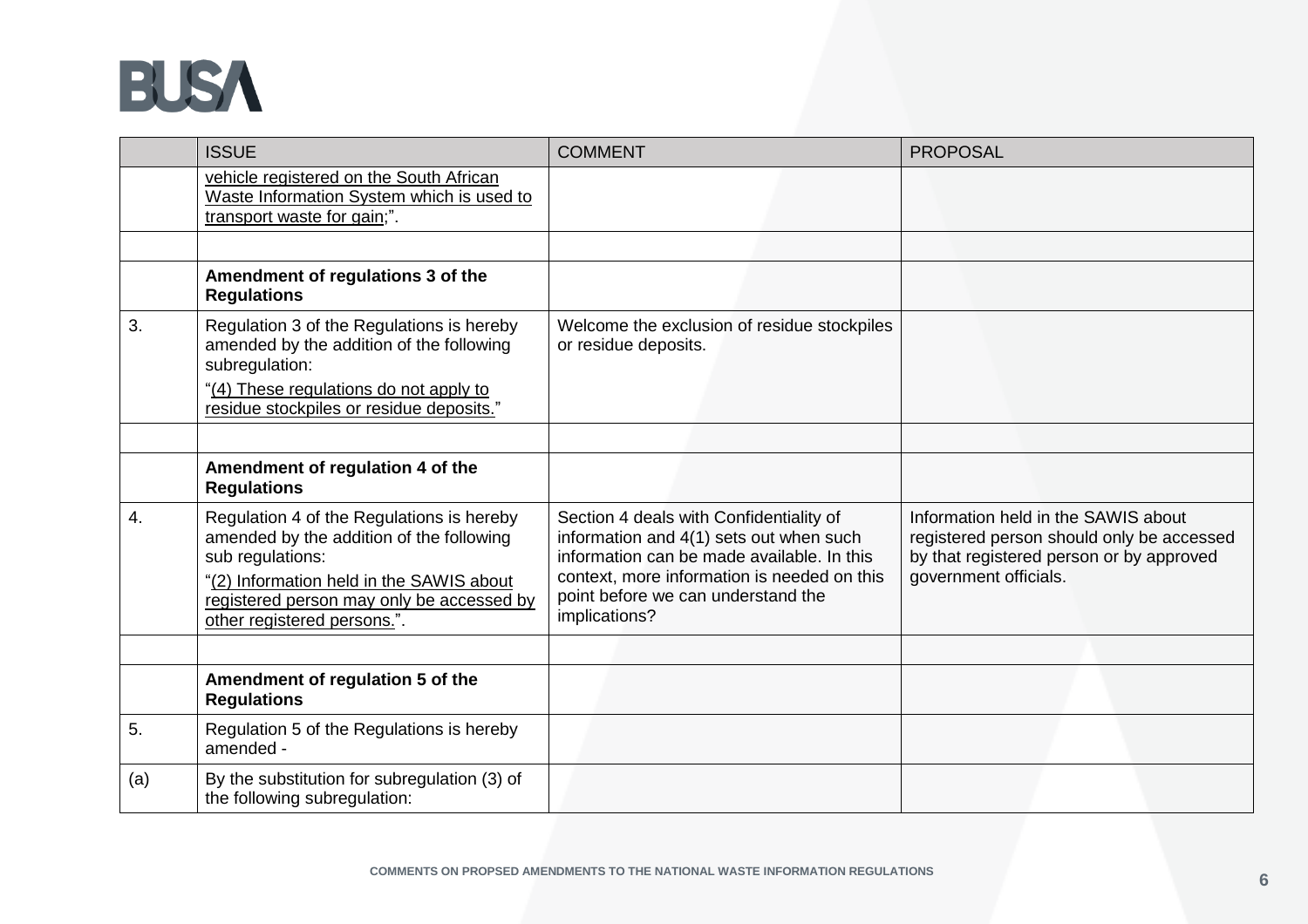

|     | <b>ISSUE</b>                                                                                                                                                                                                                                                                                                                                                                                                                                                                                                                                                                                                                                                                                                                                                  | <b>COMMENT</b>                                                                                                                                                                                                                         | <b>PROPOSAL</b> |
|-----|---------------------------------------------------------------------------------------------------------------------------------------------------------------------------------------------------------------------------------------------------------------------------------------------------------------------------------------------------------------------------------------------------------------------------------------------------------------------------------------------------------------------------------------------------------------------------------------------------------------------------------------------------------------------------------------------------------------------------------------------------------------|----------------------------------------------------------------------------------------------------------------------------------------------------------------------------------------------------------------------------------------|-----------------|
|     | "(3) Where a person referred to in a<br>subregulation (1) [(a)] conducts more than<br>one activity in different facilities or in the<br>same facility, such activities must be<br>registered individually; and                                                                                                                                                                                                                                                                                                                                                                                                                                                                                                                                                |                                                                                                                                                                                                                                        |                 |
| (b) | By the addition of the following<br>subregulations:<br>"(5) A person registered as a transporter of<br>waste for gain must within 30 days from the<br>date of registration contemplated in<br>subregulation (2), add the details of the<br>vehicle used for transportation of waste for<br>gain on the SAWIS, in order to receive a<br>vehicle registration certificate.<br>(6) The vehicle registration certificate issued<br>in terms of regulation $5(4)$ is valid for a<br>period of three years from the date of issue<br>of registration certificate.<br>(7) Industry associations, are required to<br>report and register their members in terms<br>of Regulation 8 on the SAWIS. Such<br>registration must include a detail list of its<br>members.". | It is unclear what the purpose of Industry<br>Associations are in this context and is not<br>supported as industry associations are not<br>waste generators. There is no legal basis to<br>impose such obligations in terms of the Act |                 |
|     |                                                                                                                                                                                                                                                                                                                                                                                                                                                                                                                                                                                                                                                                                                                                                               |                                                                                                                                                                                                                                        |                 |
|     | Amendment of regulation 6 of the<br><b>Regulations</b>                                                                                                                                                                                                                                                                                                                                                                                                                                                                                                                                                                                                                                                                                                        |                                                                                                                                                                                                                                        |                 |
| 6.  | Regulation 6 of the Regulations is hereby<br>amended by the substitution for                                                                                                                                                                                                                                                                                                                                                                                                                                                                                                                                                                                                                                                                                  |                                                                                                                                                                                                                                        |                 |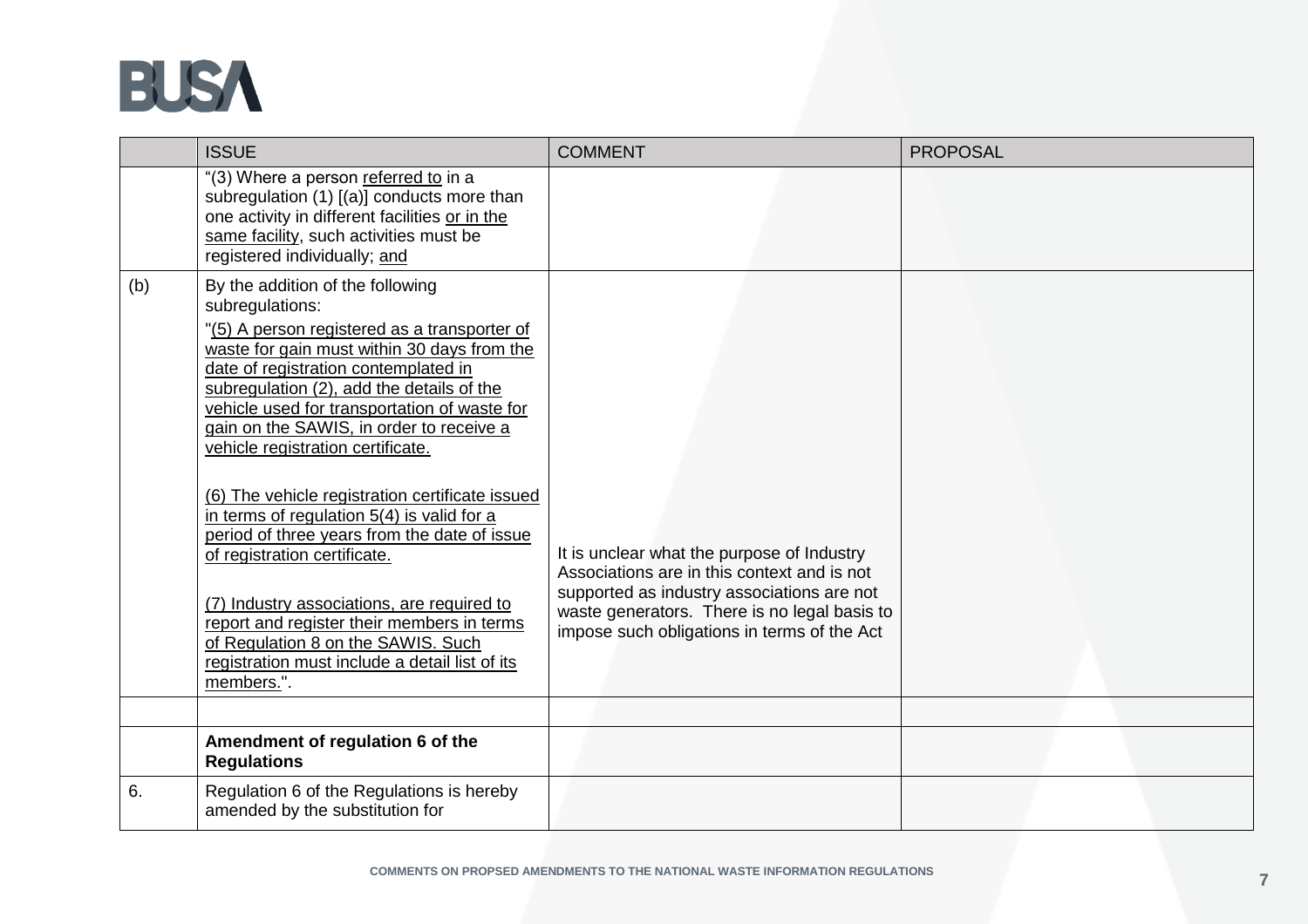

|     | <b>ISSUE</b>                                                                                                                                                                                                                                                                                                                                                                                                | <b>COMMENT</b> | <b>PROPOSAL</b> |
|-----|-------------------------------------------------------------------------------------------------------------------------------------------------------------------------------------------------------------------------------------------------------------------------------------------------------------------------------------------------------------------------------------------------------------|----------------|-----------------|
|     | subparagraph (iii) of paragraph (a) of sub<br>regulation (1) of the following subparagraph:<br>"(iii) waste management method [or], waste<br>transporter or hazardous waste generator;<br>$and$ ".                                                                                                                                                                                                          |                |                 |
|     |                                                                                                                                                                                                                                                                                                                                                                                                             |                |                 |
|     | Amendment of regulation 7 of the<br><b>Regulations</b>                                                                                                                                                                                                                                                                                                                                                      |                |                 |
| 7.  | Regulation 7 of the Regulation is hereby<br>amended -                                                                                                                                                                                                                                                                                                                                                       |                |                 |
| (a) | By the substitution for subregulation (5) of<br>the following subregulation:<br>"(5) If a person intends to recommence with<br>an activity for which the registration was<br>withdrawn, the person must comply with the<br>legal requirements as set out in [regulation]<br>6] regulations 5"; and                                                                                                          |                |                 |
| (b) | by the addition of the following<br>subregulation:<br>"(6) Any person registered as a transporter<br>of waste for gain must within 30 days of any<br>change occurring, update such change on<br>the SAWIS, which includes -<br>The addition of a vehicle registration;<br>(i)<br>The removal of a vehicle registration;<br>(ii)<br>or<br>The renewal of the vehicle<br>(iii)<br>registration certificate.". |                |                 |
|     |                                                                                                                                                                                                                                                                                                                                                                                                             |                |                 |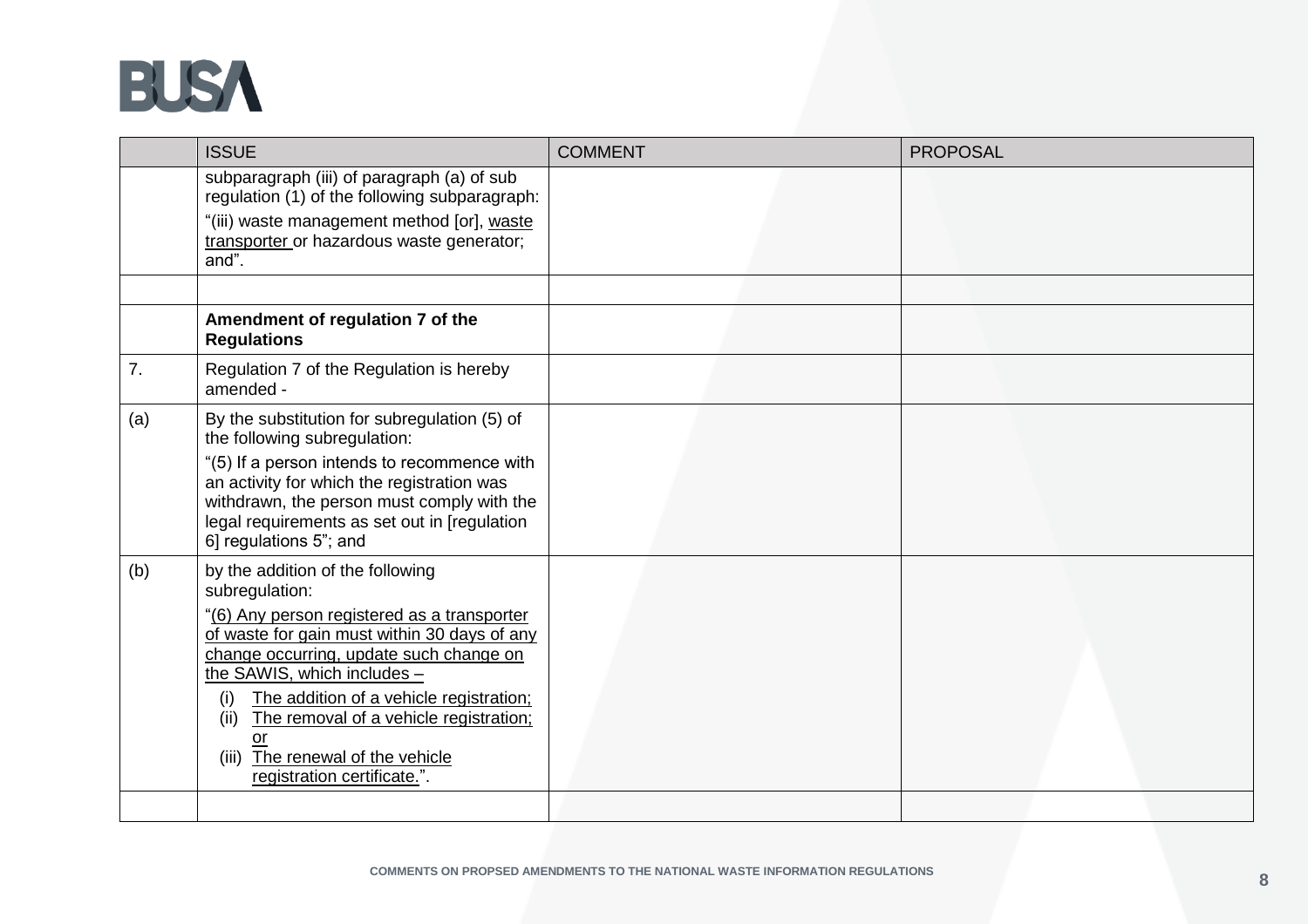

|     | <b>ISSUE</b>                                                                                                                                                                                                                                                                                                                                                                                                                                                                                                                                                                                                                                                                                                                                                                                                                                                                                                                                                        | <b>COMMENT</b>                                                                                                                                                                                                                                                                                                                                   | <b>PROPOSAL</b>                                                                                                                                                                                                                          |
|-----|---------------------------------------------------------------------------------------------------------------------------------------------------------------------------------------------------------------------------------------------------------------------------------------------------------------------------------------------------------------------------------------------------------------------------------------------------------------------------------------------------------------------------------------------------------------------------------------------------------------------------------------------------------------------------------------------------------------------------------------------------------------------------------------------------------------------------------------------------------------------------------------------------------------------------------------------------------------------|--------------------------------------------------------------------------------------------------------------------------------------------------------------------------------------------------------------------------------------------------------------------------------------------------------------------------------------------------|------------------------------------------------------------------------------------------------------------------------------------------------------------------------------------------------------------------------------------------|
|     | Amendment of regulation 8 of the<br><b>Regulations</b>                                                                                                                                                                                                                                                                                                                                                                                                                                                                                                                                                                                                                                                                                                                                                                                                                                                                                                              |                                                                                                                                                                                                                                                                                                                                                  |                                                                                                                                                                                                                                          |
| 8.  | Regulation 8 of the Regulations is hereby<br>amended -                                                                                                                                                                                                                                                                                                                                                                                                                                                                                                                                                                                                                                                                                                                                                                                                                                                                                                              |                                                                                                                                                                                                                                                                                                                                                  |                                                                                                                                                                                                                                          |
| (a) | by the substitution for subregulations (1),<br>$(2)$ , $(3)$ and $(9)$ of the following<br>subregulations:<br>"(1) the submission of information to the<br>SAWIS commence ninety (90) days after<br>the end of registration period contemplated<br>in regulation $[6(1)]$ 5(1).<br>(2) A registered person conducting an<br>activity listed in Annexure 1 must submit<br>quarterly information as prescribed in<br>Annexure 2, within [sixty (60)] (30) days of<br>the end of a reporting period.<br>(3) Subregulations (1) and (2) does not<br>apply to the registered generators of<br>hazardous waste or registered transporters<br>of waste for gain.<br>(9) If a registered person is not able to<br>submit the required information to the<br>SAWIS, a registered person must submit<br>the required information to the Department<br>by facsimile, post, email or hand delivery<br>within [sixty (60)] (30) days of the end of the<br>reporting period." And | This timeframe for reporting could<br>potentially be an issue. Not all information is<br>available in 30 days due to different<br>financial reporting timelines (month<br>closures) in organizations and/or waste data<br>not always readily available. Hence this<br>would form a risk of not being able to report<br>within the 30-day period. | Revert back to the 60-day timeframe i.e. a<br>registered person conducting an activity<br>listed in Annexure 1 must submit quarterly<br>information as prescribed in Annexure 2,<br>within (60) days of the end of a reporting<br>period |
| (b) | By the addition of the following<br>subregulation"                                                                                                                                                                                                                                                                                                                                                                                                                                                                                                                                                                                                                                                                                                                                                                                                                                                                                                                  | See General Comment                                                                                                                                                                                                                                                                                                                              |                                                                                                                                                                                                                                          |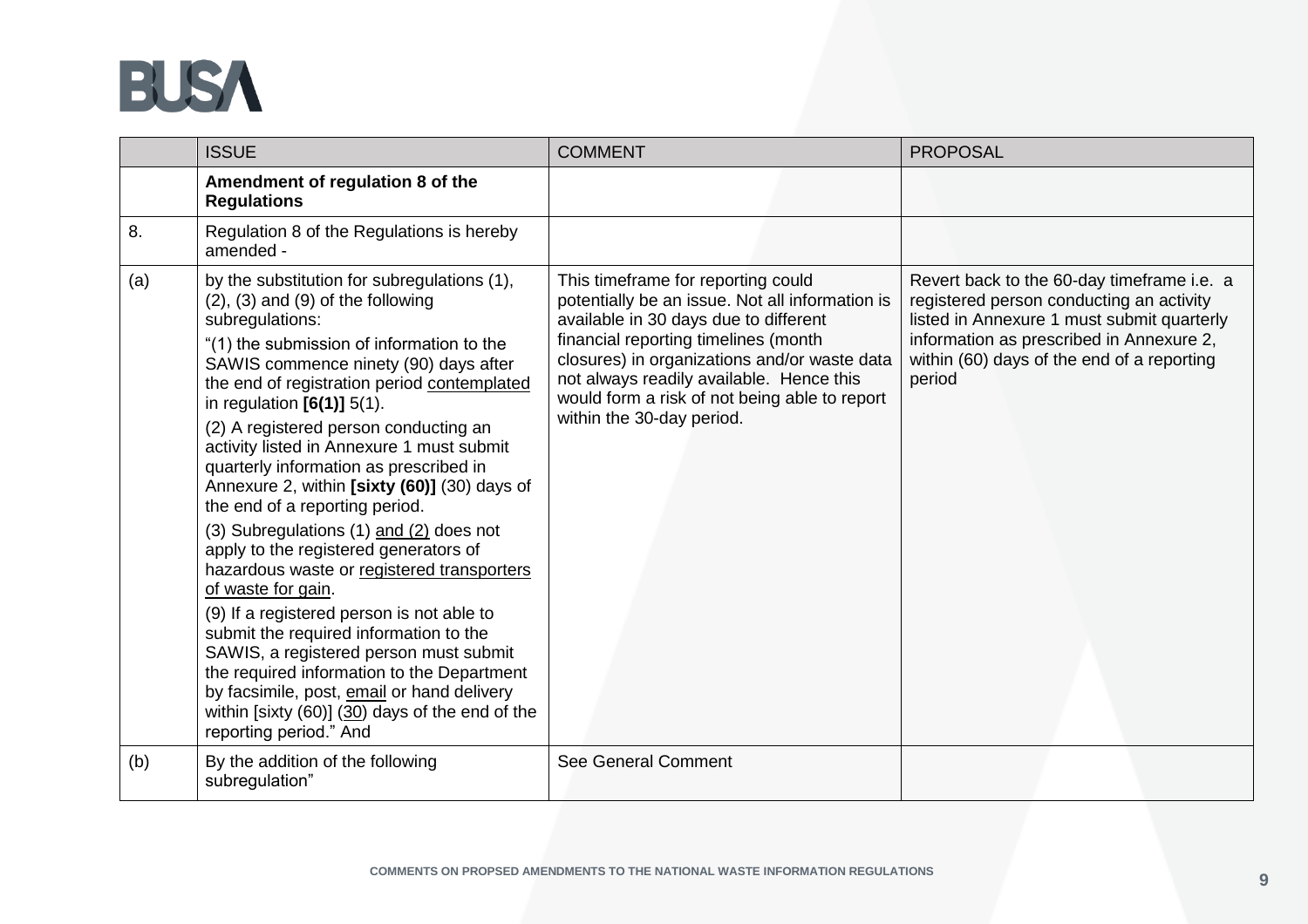

|     | <b>ISSUE</b>                                                                                                                                                                                                                                                                                                                                                                                                   | <b>COMMENT</b> | <b>PROPOSAL</b> |
|-----|----------------------------------------------------------------------------------------------------------------------------------------------------------------------------------------------------------------------------------------------------------------------------------------------------------------------------------------------------------------------------------------------------------------|----------------|-----------------|
|     | "(10) Industry associations must submit<br>annual information within (60) days from the<br>end of a calendar year.".                                                                                                                                                                                                                                                                                           |                |                 |
|     |                                                                                                                                                                                                                                                                                                                                                                                                                |                |                 |
|     | Amendment of regulation 12 of the<br><b>Regulations</b>                                                                                                                                                                                                                                                                                                                                                        |                |                 |
| 9.  | Regulation 12 of the Regulations is hereby<br>amended by the substitution for paragraphs<br>(a) and (b) of subregulation (1) of the<br>following paragraphs:<br>"(a) provides incorrect or misleading                                                                                                                                                                                                          |                |                 |
|     | information to the SAWIS [;] or Department;<br>or                                                                                                                                                                                                                                                                                                                                                              |                |                 |
|     | (b) fails to comply with regulation $4(\underline{1})$ ; 5 (1).<br>$(2), (3), (4), (6), 6(2), 7(1), (2), (3), (5), (6),$<br>8(1), (2), (4), (5), (8), (9), (10) [and] or 9."                                                                                                                                                                                                                                   |                |                 |
|     |                                                                                                                                                                                                                                                                                                                                                                                                                |                |                 |
|     | Transitional provisions in respect of an<br>activity listed in Annexure 1                                                                                                                                                                                                                                                                                                                                      |                |                 |
| 10. | Any person who conducts an activity listed<br>in paragraphs $(b)$ , $(c)$ , $(f)$ , $(g)$ or $(l)$ of<br>Annexure 1 is required to apply to register in<br>terms of regulation 5 of these Regulations,<br>within 90 days after the promulgation of<br>these Regulations. All other registrations<br>issued for transportation of waste in terms<br>of Section 25 of the Waste Act will lapse<br>after 90 days. |                |                 |
|     |                                                                                                                                                                                                                                                                                                                                                                                                                |                |                 |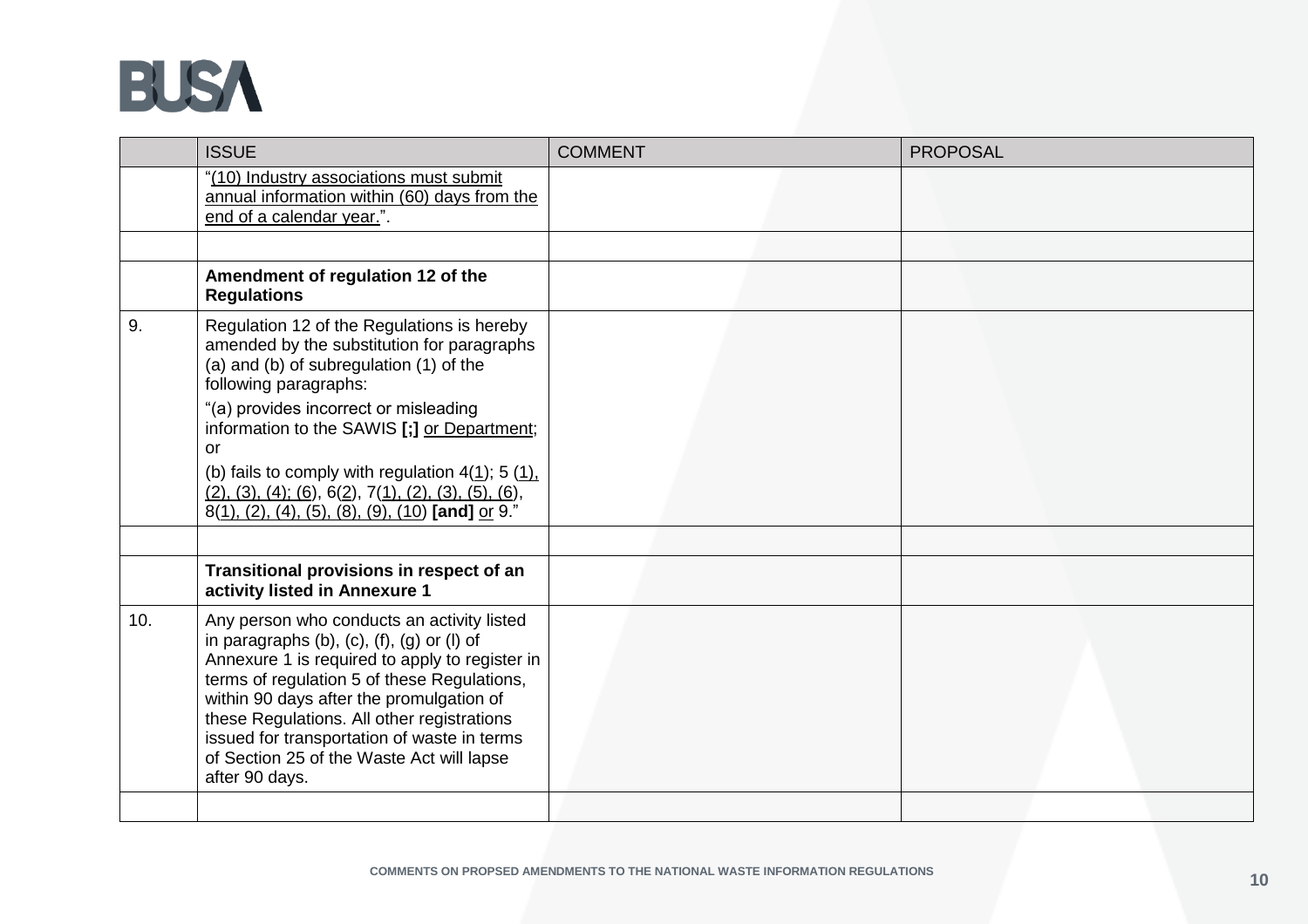

|     | <b>ISSUE</b>                                                                                                                                                                                                                                                                                      | <b>COMMENT</b> | <b>PROPOSAL</b> |
|-----|---------------------------------------------------------------------------------------------------------------------------------------------------------------------------------------------------------------------------------------------------------------------------------------------------|----------------|-----------------|
|     | <b>Substitution of Annexure 1 of the</b><br><b>Regulations</b>                                                                                                                                                                                                                                    |                |                 |
| 11. | Annexure 1 of the Regulations is hereby<br>amended by the substitution for Annexure 1<br>of the following Annexure:                                                                                                                                                                               |                |                 |
|     | "ANNEXURE 1<br>LIST OF PERSONS CONDUCTING THE<br><b>FOLLOWING ACTIVITIES MUST</b><br>REGISTER ON THE SAWIS IN TERMS OF<br><b>REGULATION 5</b>                                                                                                                                                     |                |                 |
|     | <b>Generators of waste</b>                                                                                                                                                                                                                                                                        |                |                 |
| (a) | Generators of hazardous waste in excess of<br>20kg per day, calculated monthly as a daily<br>average.                                                                                                                                                                                             |                |                 |
|     | Recovery or recycling of waste                                                                                                                                                                                                                                                                    |                |                 |
| (b) | Recovery of energy from general waste in<br>excess of three tons per day, calculated<br>monthly as a daily average.                                                                                                                                                                               |                |                 |
| (c) | Recovery of waste at a facility that has the<br>capacity to process in excess of 10 tons of<br>general waste or in excess of 100kg of<br>hazardous waste per day, excluding<br>recovery that takes place as an integral part<br>of an internal manufacturing process within<br>the same premises. |                |                 |
| (d) | The scrapping of recovery of motor vehicles<br>at a facility that has an operational area in<br>excess of 500m <sup>2</sup> .                                                                                                                                                                     |                |                 |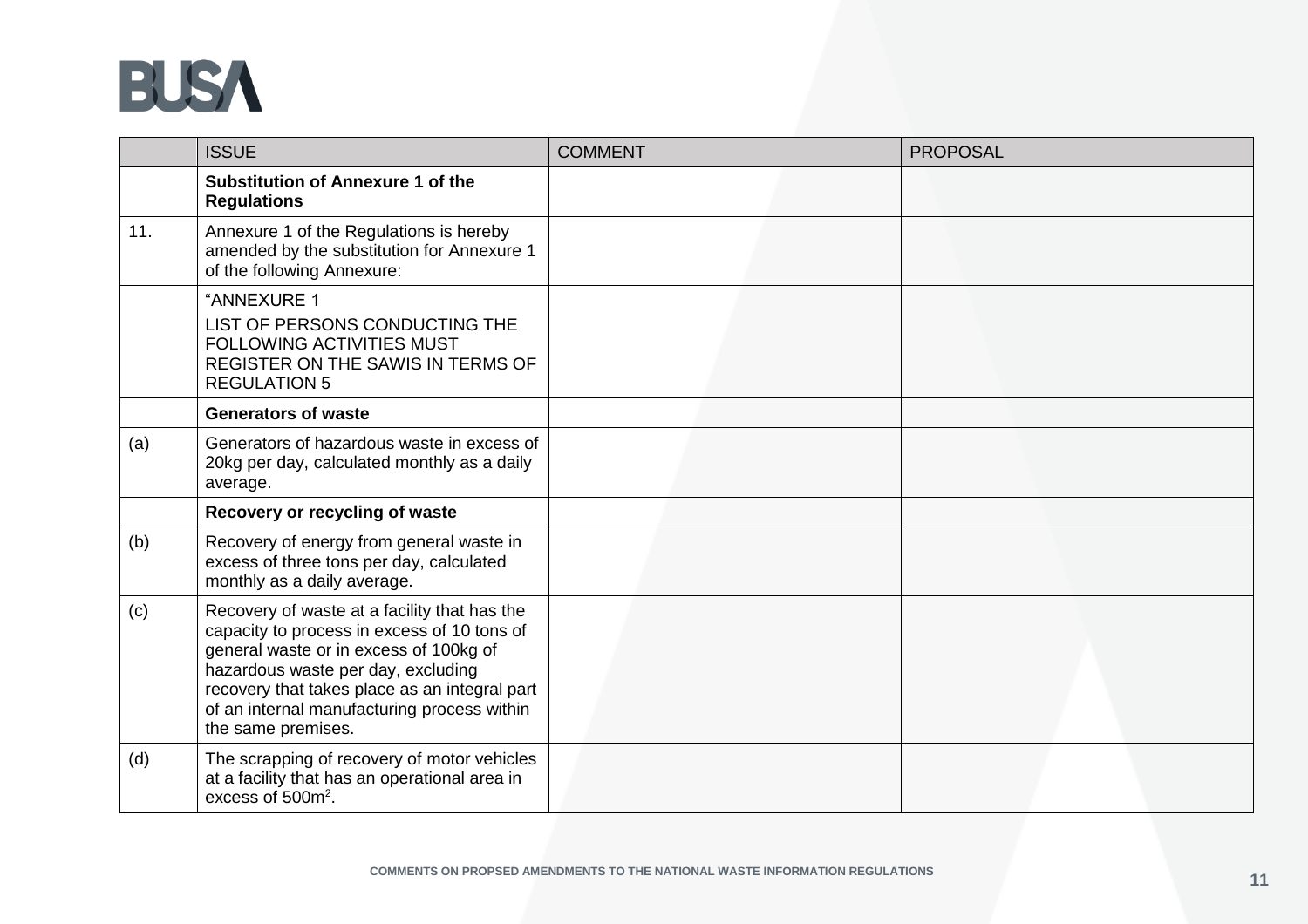

|     | <b>ISSUE</b>                                                                                                                                                                                                                                        | <b>COMMENT</b> | <b>PROPOSAL</b> |
|-----|-----------------------------------------------------------------------------------------------------------------------------------------------------------------------------------------------------------------------------------------------------|----------------|-----------------|
| (e) | Recycling of general waste at a facility that<br>has an operational area in excess of 500m <sup>2</sup> .                                                                                                                                           |                |                 |
| (f) | Recycling of hazardous waste in excess of<br>100kg per day calculated as a monthly<br>average.                                                                                                                                                      |                |                 |
|     |                                                                                                                                                                                                                                                     |                |                 |
|     | <b>Treatment of waste</b>                                                                                                                                                                                                                           |                |                 |
| (g) | Treatment of waste using any form of<br>treatment at a facility that has the capacity<br>to process in excess of 10 tons of general<br>waste or 100kg of hazardous waste per day<br>excluding the treatment of effluent,<br>wastewater or sewerage. |                |                 |
| (h) | Treatment of health care risk waste<br>regardless of size or capacity of the facility.                                                                                                                                                              |                |                 |
|     |                                                                                                                                                                                                                                                     |                |                 |
|     | <b>Disposal of waste</b>                                                                                                                                                                                                                            |                |                 |
| (i) | Disposal of general waste to land covering<br>an area in excess of 200m <sup>2</sup> .                                                                                                                                                              |                |                 |
| (j) | Disposal of any quantity of hazardous waste<br>to land.                                                                                                                                                                                             |                |                 |
|     |                                                                                                                                                                                                                                                     |                |                 |
|     | <b>Exportation of hazardous waste</b>                                                                                                                                                                                                               |                |                 |
| (k) | Hazardous waste exported from the<br>Republic of South Africa.                                                                                                                                                                                      |                |                 |
|     |                                                                                                                                                                                                                                                     |                |                 |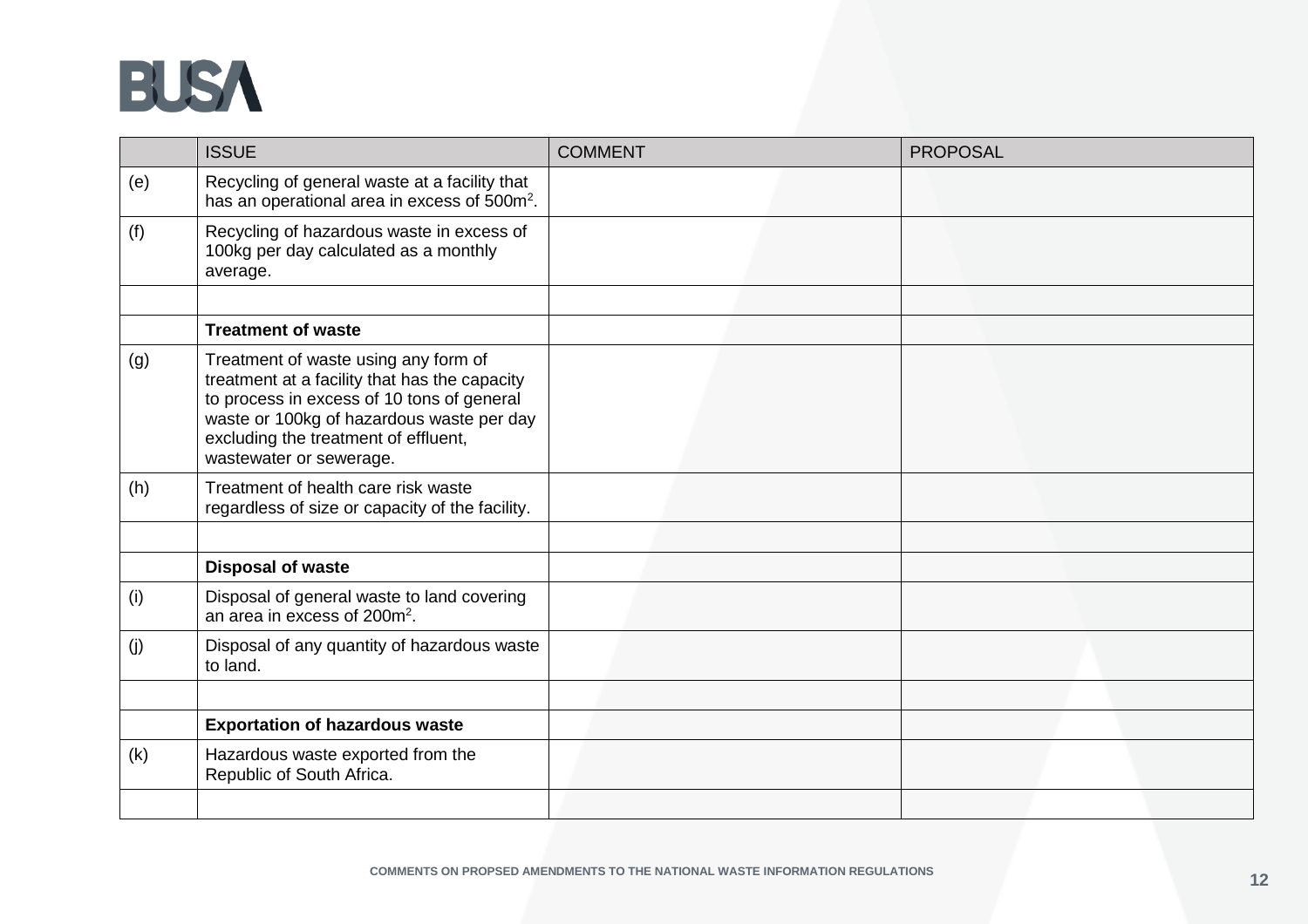

|     | <b>ISSUE</b>                                                                                                                         | <b>COMMENT</b> | <b>PROPOSAL</b> |
|-----|--------------------------------------------------------------------------------------------------------------------------------------|----------------|-----------------|
|     |                                                                                                                                      |                |                 |
|     | <b>Transportation of waste</b>                                                                                                       |                |                 |
| (1) | Transportation of waste for gain, excluding<br>when the transportation is done by a<br>municipality."                                |                |                 |
|     |                                                                                                                                      |                |                 |
|     | <b>Substitution of Annexure 2 of the</b><br><b>Regulations</b>                                                                       |                |                 |
| 12  | Annexure 2 of the Regulations is hereby<br>amended by the substitution of Annexure 1<br>of the following Annexure:                   |                |                 |
|     | "ANNEXURE 2<br><b>REPORTING REQUIREMENTS IN TERMS</b><br>OF REGULATION 8                                                             |                |                 |
|     | The required quarterly information for<br>reporting to the SAWIS, read with the<br>Annexure 1 of these Regulations must<br>include - |                |                 |
| (a) | The month and year to which the<br>information applies;                                                                              |                |                 |
| (b) | Categories of waste as detailed in Annexes<br>$3$ and $4$ ;                                                                          |                |                 |
| (c) | Source from which waste comes; and                                                                                                   |                |                 |
| (d) | The quantity of waste reported in tones.".                                                                                           |                |                 |
|     |                                                                                                                                      |                |                 |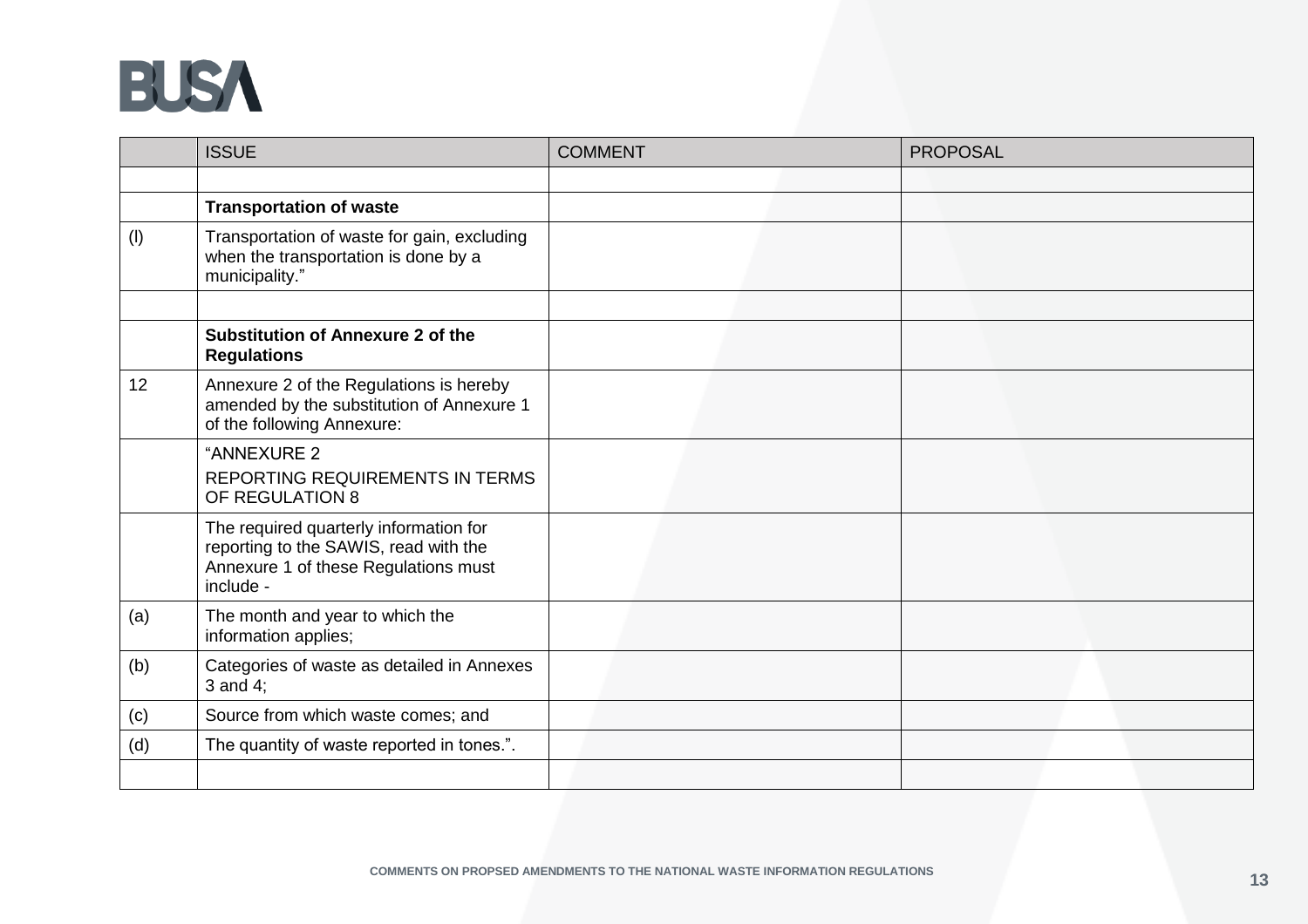

| <b>ISSUE</b>                                                                                                         | <b>COMMENT</b>                                                                                                                                                              | <b>PROPOSAL</b>                                                                                                                                                     |
|----------------------------------------------------------------------------------------------------------------------|-----------------------------------------------------------------------------------------------------------------------------------------------------------------------------|---------------------------------------------------------------------------------------------------------------------------------------------------------------------|
| <b>Substitution of Annexure 3 of the</b><br><b>Regulations</b>                                                       |                                                                                                                                                                             |                                                                                                                                                                     |
| Annexure 3* of the Regulations is hereby<br>amended by the substitution for Annexure 3<br>of the following Annexure: |                                                                                                                                                                             |                                                                                                                                                                     |
| <b>Substitution of Annexure 4 of the</b><br><b>Regulations</b>                                                       |                                                                                                                                                                             |                                                                                                                                                                     |
| Annexure 4* of the Regulations is hereby<br>amended by the substitution for Annexure 4<br>of the following Annexure: |                                                                                                                                                                             |                                                                                                                                                                     |
| <b>Substitution of Annexure 5 of the</b><br><b>Regulations</b>                                                       |                                                                                                                                                                             |                                                                                                                                                                     |
| Annexure 5* of the Regulations is hereby<br>amended by the substitution for Annexure 5<br>of the following Annexure: | Coprocessing: Some operations recover<br>both energy and materials form various<br>waste streams, the definition of which is<br>covered in other waste related legislations | Include an additional hybrid category:R1 +<br>R2 to address coprocessing as this includes<br>recovery of both energy and materials with<br>zero waste consequences. |

\* See Annexure 3, 4, and 5 below.